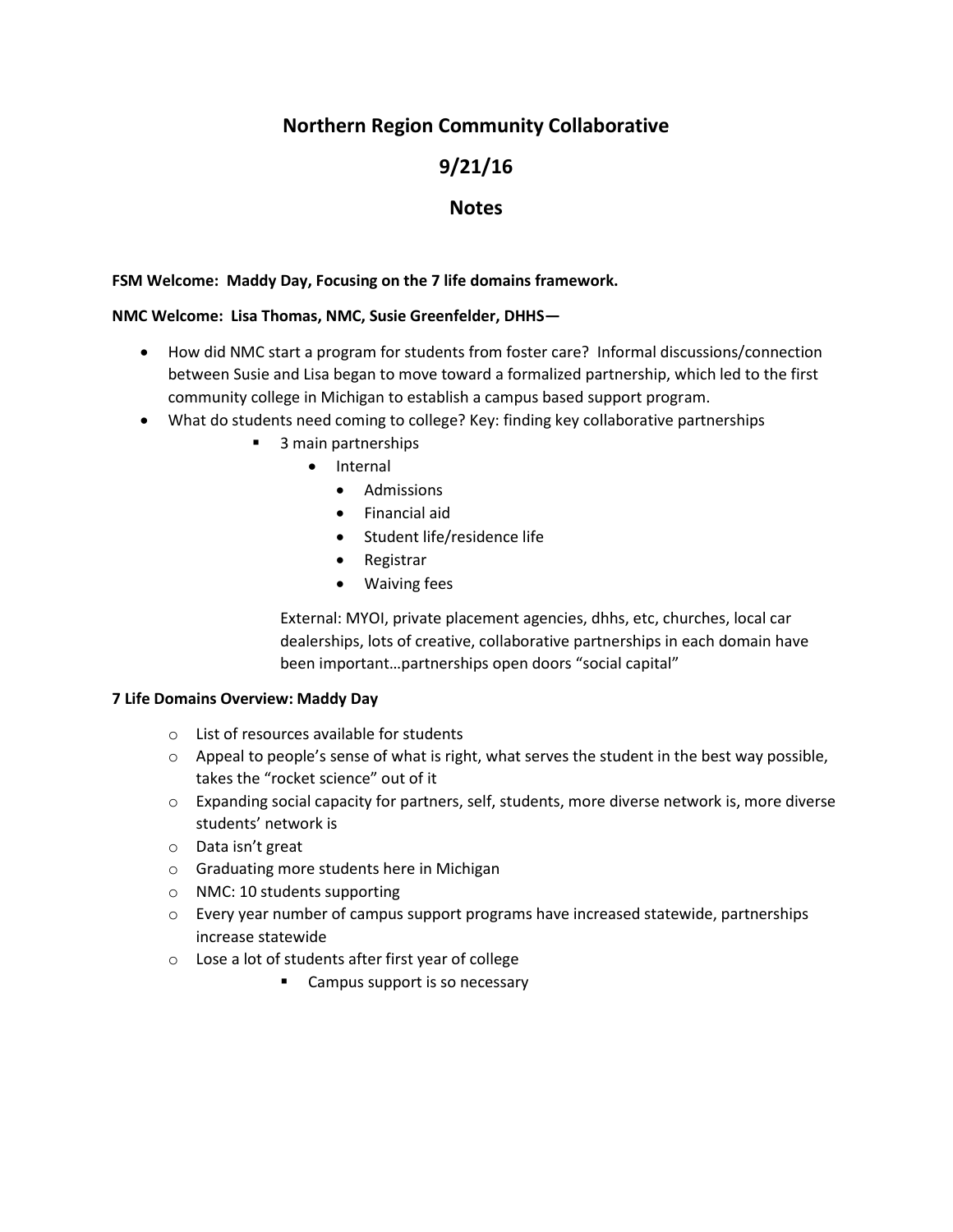#### **Casey Life Domains Framework: Education**

- $\circ$  Education is first because we want to ground this year of work, FSM is grounded in education domain
- o Education is in the center
- $\circ$  how do other domains support success in education/how does education support success in all other domains?
- o Barriers
	- o Failure to diagnose learning disabilities: high mobility often leads to students falling through the cracks
	- o Loss of credits
- o Increasing success
	- o Engaging students as partners and experts
	- o Reciprocity, ie: "pillow project"
	- o Problem-solving/prioritizing using 7 Life Domains, celebrate areas of thriving

#### **Take-away, networking activity**

- o Identity was the most difficult domain
	- o Not one narrative
	- o People are not the same from day-to-day
	- o Offering support instead of advice
- $\circ$  Guide individuals into who they want to be instead of telling them who they want to be
- o Most people had more than one domain, we all "wear several hats"
	- $\circ$  Breadth rather than depth, FSM encourages experts to dive into expertise, depth in specific area, encourage a network of experts
- o The more you invest in a client, the more they will invest in themselves. Go with a client when they need to connect to a new resource, it will help you as a professional. Ask the question, go with them, "warm hand-off" instead of "referral"

### **NMC Parking Ticket Inquiry: Deb Patterson 231-995-1113**

### **Panel Discussion**

### **What role does the Education Life Domain Play in your life?**

**David:** Has not been the greatest, failed first year of college, not so great following year. Now with supports and other people, I attend University of Phoenix online pursuing **Lorenza:** Wonderful, loved every step of my education from kindergarten through college. Pushed me farther than I thought I could ever go.

**Susie:** Focus on education, Helping students get through HS and graduate on time, then go on to college **Olivia:** Has always been a good experience, love school, huge help for me

**Lisa:** Dean of Students, focus here has been education. Learn so much from students who share their journey with us

**Michele:** Public policies work for everybody, young people and families that face challenges. Education policies and the system work much better for some than others. Lots of spaces where systems change are necessary. These stories help inform us.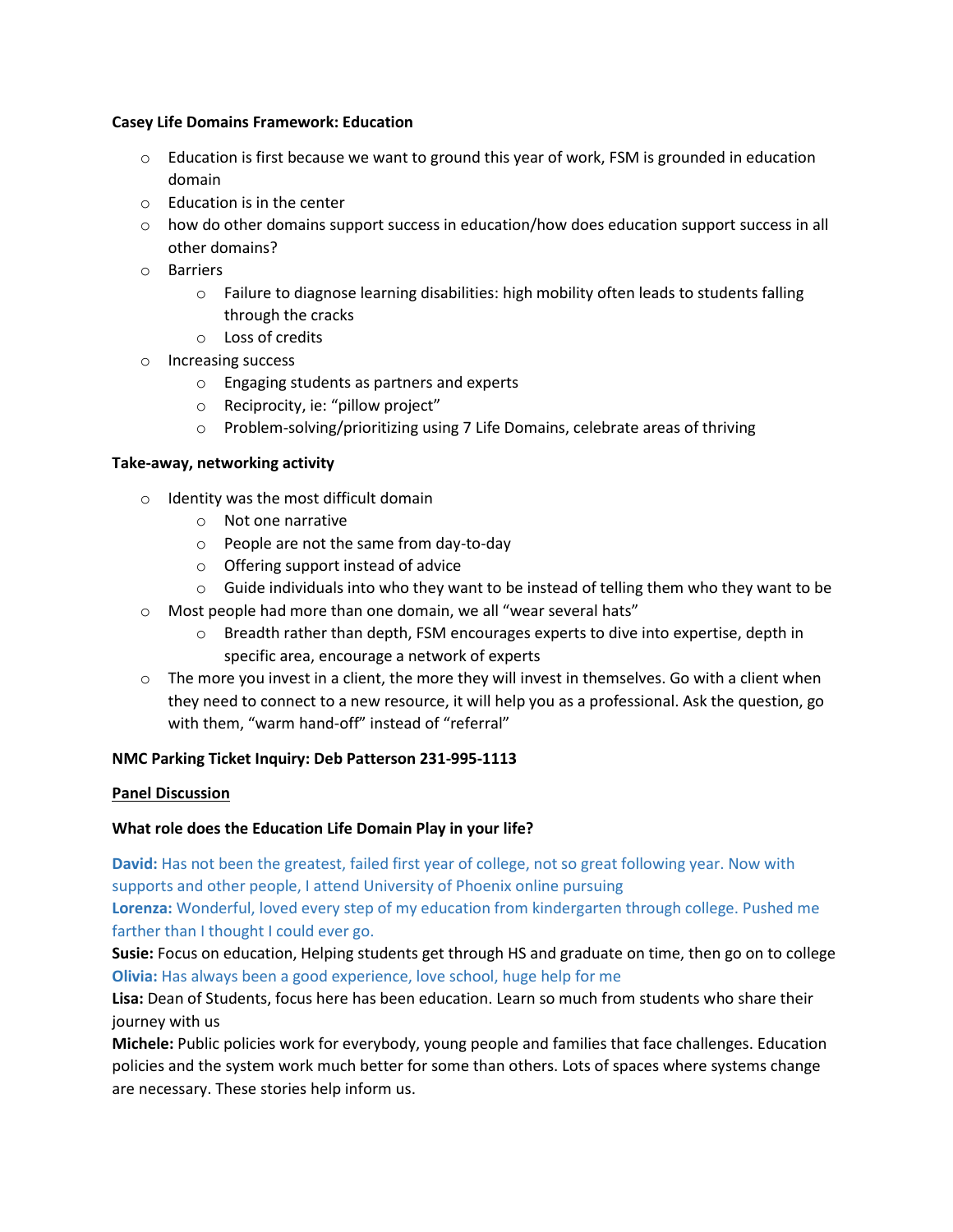#### **How is education important to your future life goals?**

**David:** Education, playing into the foster care world, has kept me centered, in the same neighborhood, I did change schools one time. I was never quite sure what would happen.

**Lorenza:** Even though everything in my life was changing I still had my education, and that stayed the same.

**Olivia:** I have strugged with anorexia for five years, it's been a huge struggle for me. DHS was called because they thought I was being abused but I was not, and that's why I went into foster care. Education was always there for me. I really appreciate the fostering system, they have helped me a lot.

**David:** For future success, my overall goal is to have a Masters in Social Work. I see that as an attainable goal. I've always loved going to school. As long as I believe in the goals I have for my life, school is going to be a huge focus for me.

**Olivia:** I have always wanted to be a nurse, as a student I have always wanted to help people. Also going through my illness I have always wanted to help people and serve.

### **Maddy: Professionals, how can education serve as a bridge?**

**Susie:** I started out working for DHHS as a foster care worker. I thought I did a good job maintaining stability for students, if they did have to change schools I thought we did it as smoothly as possible. I thought I was doing a good job until I began working in education.

**Lisa:** I started my career in child welfare, my husband and I were foster parents for 12 years, so I have personal experience. When I started working in higher ed and looked at a study that youth in foster care have a very low completion rate in college, that was when I realized there had to be some steps we could take with our community partners to get those numbers up. I got connected with FSM, Susie, and had natural community connections.

**Michele:** From a public policy perspective, there is much more urgency to put a finer point on how we are improving the system for youth who have been through care. Success is doable through public policy and it's exciting to be part of that process.

### **What challenges have you encountered related to this domain?**

**David:** I feel like my biggest challenge coming from HS, I had special needs type of help, and coming to college it didn't transfer. It took me awhile to adjust to the college life, the workload, me knowing now that I have to get it all done by myself. It really hasn't changed since then, but now I know people where I can go to.

**Lorenza:** The most difficult thing is just living. The way that my situation is, my contract ends and I don't have anywhere to go home, so finding that place where I can go. That has been very challenging for me. I should have graduated in 2 years and now it's been 4.

**Olivia:** My biggest challenge is finances. I have to work for what I get, That's been really hard for me. That's why I really help the appreciate the work from Susie with the Fostering Success scholarships.

**Susie:** My role is to support students through the transition from HS to college. I see challenges in trying to keep students stable, in the same school, getting them onto graduation on time. And then making transitions from HS into college, into adulthood, into life on their own.

**Michele:** The biggest challenge, from a policy perspective, most people making decision concerning policy and education have no idea about foster care, parents, etc. It's hugely important for us all to help policymakers understand how things are working or not working.